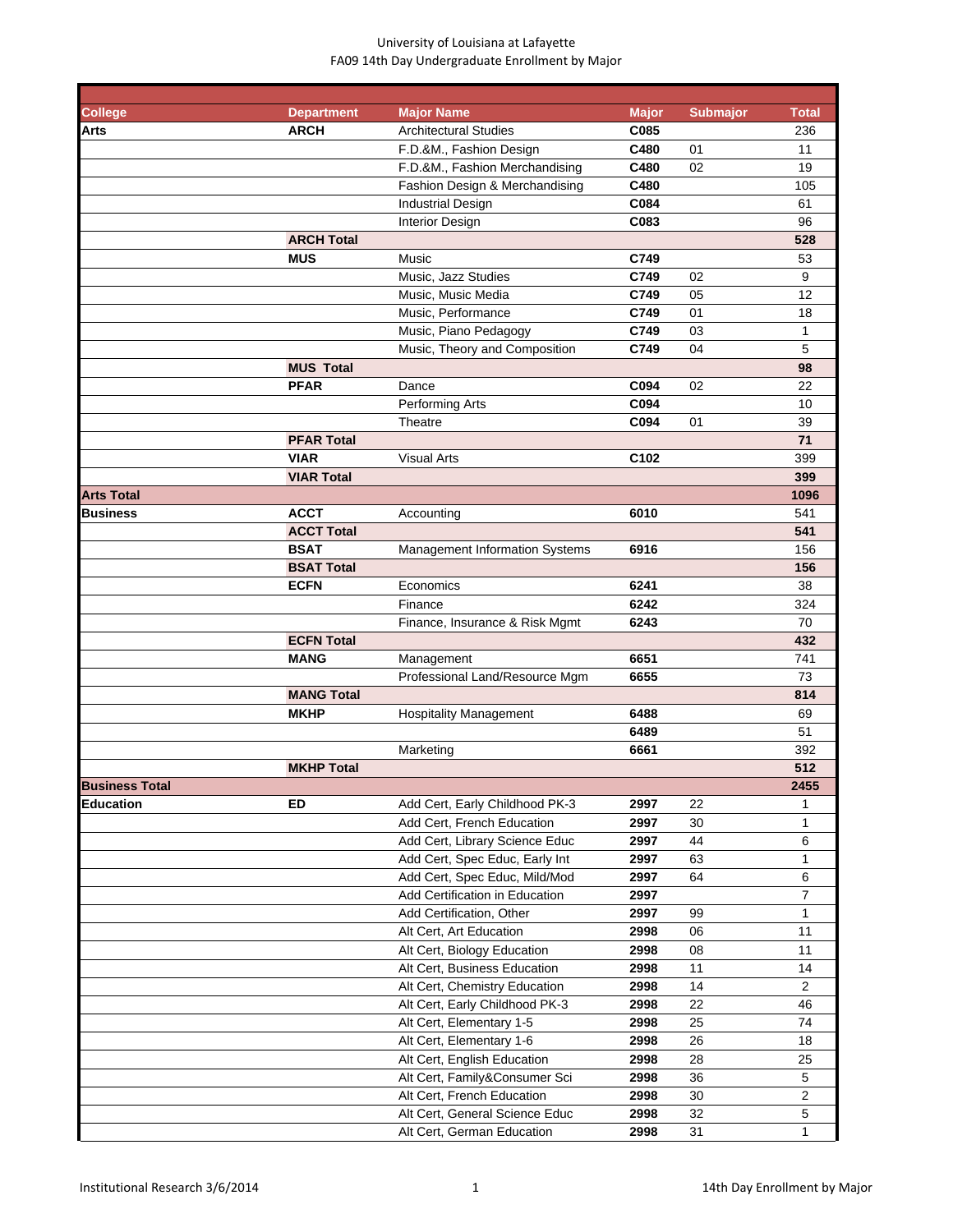|                        |                   | Alt Cert, Health&Physical Educ | 2998 | 34 | 11             |
|------------------------|-------------------|--------------------------------|------|----|----------------|
|                        |                   | Alt Cert, Instrumental Music   | 2998 | 48 | 1              |
|                        |                   | Alt Cert, Mathematics Educ     | 2998 | 46 | 11             |
|                        |                   | Alt Cert, Middle School 4-8    | 2998 | 24 | 29             |
|                        |                   | Alt Cert, Physics Education    | 2998 | 52 | 1              |
|                        |                   | Alt Cert, Social Studies Educ  | 2998 | 54 | 18             |
|                        |                   | Alt Cert, Spec Educ, Early Int | 2998 | 63 | 3              |
|                        |                   | Alt Cert, Spec Educ, Mild/Mod  | 2998 | 64 | 32             |
|                        |                   | Alt Cert, Speech Education     | 2998 | 66 | $\overline{2}$ |
|                        |                   | Alt Cert, Vocal Music Educ     | 2998 | 50 | $\mathbf{1}$   |
|                        |                   | Alt Certification in Education | 2998 |    | 92             |
|                        |                   | <b>Education Interim</b>       | 2010 |    | 6              |
|                        | <b>ED</b> Total   |                                |      |    | 444            |
|                        | <b>EDCI</b>       | Agriculture Educ - Grades 6-12 | 2312 |    | 5              |
|                        |                   | Art Education - Grades K-12    | 2073 |    | 31             |
|                        |                   | Biology Education Grades 6-12  | 2112 |    | 24             |
|                        |                   | Business Educ - Grades 6-12    | 2140 |    | 19             |
|                        |                   | Chemistry Educ - Grades 6-12   | 2161 |    | 8              |
|                        |                   | Early Childhood - Grades PK-3  | 2260 |    | 341            |
|                        |                   | Earth Sci Educ - Grades 6-12   | 2314 |    | 5              |
|                        |                   | Elementary Educ - Grades 1-5   | 2311 |    | 351            |
|                        |                   | Elementary Educ - Grades 1-6   | 2264 |    | 4              |
|                        |                   | English Education- Grades 6-12 | 2301 |    | 94             |
|                        |                   | Family&Consumer Sci Ed Gr 6-12 | 2315 |    | 3              |
|                        |                   | French Lang Educ Grades 6-12   | 2347 |    | 3              |
|                        |                   | General Science Educ - Gr 6-12 | 2316 |    | 5              |
|                        |                   | Industrial Arts Ed Grades 6-12 | 2551 |    | 1              |
|                        |                   | Instrumental Music Ed- Gr K-12 | 2744 |    | 26             |
|                        |                   | Mathematics Educ - Grades 6-12 | 2670 |    | 67             |
|                        |                   | Middle School - Grades 4-8     | 2265 |    | 76             |
|                        |                   | Music Educ, Instrumental       | 2373 | 48 | 1              |
|                        |                   | Physics Education- Grades 6-12 | 2830 |    | 2              |
|                        |                   | Sec Educ, Art Education 7-12   | 2375 | 06 | 3              |
|                        |                   | Sec Educ, Social Studies 7-12  | 2375 | 54 | $\overline{2}$ |
|                        |                   | Sec Educ, Social Studies Educ  | 2374 | 54 | $\mathbf{1}$   |
|                        |                   | Social Studies Educ - Gr 6-12  | 2920 |    | 107            |
|                        |                   | Spanish Lang Educ Grades 6-12  | 2348 |    | 5              |
|                        |                   | Spec Educ Early Intervention   | 2263 |    | 2              |
|                        |                   | Spec Educ, Early Interventst   | 2372 | 62 | $\mathbf{1}$   |
|                        |                   | Special Education MM - Gr 1-12 | 2376 |    | 46             |
|                        |                   | Speech Education - Grades 6-12 | 2961 |    | 9              |
|                        |                   | Vocal Music Educ - Grades K-12 | 2746 |    | 14             |
|                        | <b>EDCI Total</b> |                                |      |    | 1256           |
|                        | <b>KNES</b>       | <b>Athletic Training</b>       | 2473 |    | 122            |
|                        |                   | Kinesiology - Grades K-12      | 2474 |    | 102            |
|                        |                   | Kinesiology, Exercise Science  | 2474 | 05 | 467            |
|                        |                   | Kinesiology, Hlth Promotion    | 2474 | 10 | 44             |
|                        |                   | Kinesiology, Sports Management | 2472 | 20 | 1              |
|                        |                   |                                | 2474 | 20 | 110            |
|                        | <b>KNES Total</b> |                                |      |    | 846            |
| <b>Education Total</b> |                   |                                |      |    | 2546           |
| Engineering            | CHEE              | <b>Chemical Engineering</b>    | 4170 |    | 152            |
|                        | <b>CHEE Total</b> |                                |      |    | 152            |
|                        | <b>CIVE</b>       | Civil Engineering              | 4180 |    | 156            |
|                        | <b>CIVE Total</b> |                                |      |    | 156            |
|                        | <b>EECE</b>       | Elec Engr, Computer Engr       | 4281 |    | 119            |
|                        |                   | Elec Engr, Telecomm Engr       | 4283 |    | 16             |
|                        |                   | <b>Electrical Engineering</b>  | 4280 |    | 122            |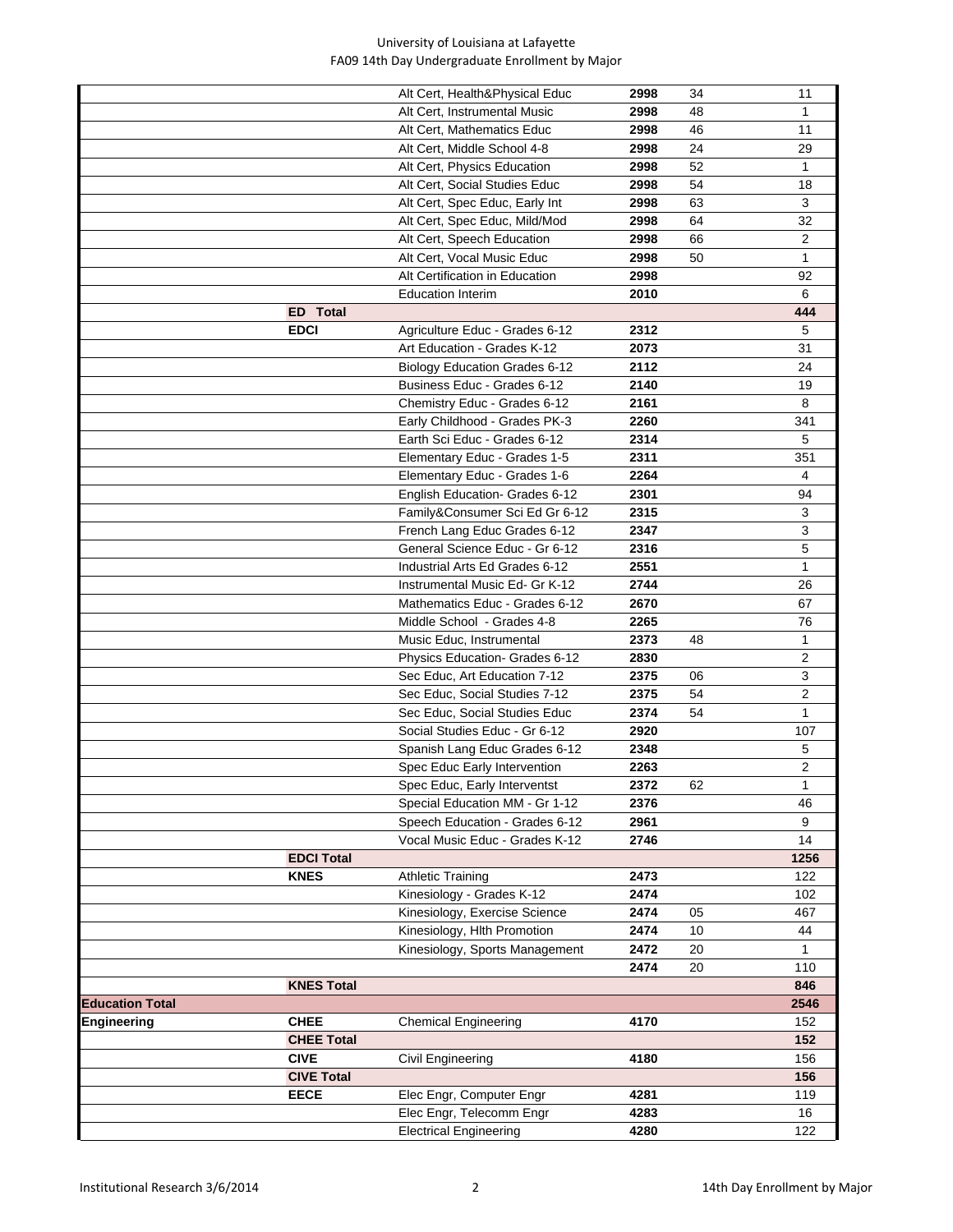|                              | <b>EECE Total</b> |                                |                  |    | 257                     |
|------------------------------|-------------------|--------------------------------|------------------|----|-------------------------|
|                              | <b>ITEC</b>       | Industrial Technology          | 4552             |    | 318                     |
|                              | <b>ITEC Total</b> |                                |                  |    | 318                     |
|                              | <b>MCHE</b>       | Mech Engineering, CAD/CAM      | 4681             |    | 12                      |
|                              |                   | <b>Mechanical Engineering</b>  | 4680             |    | 423                     |
|                              | <b>MCHE Total</b> |                                |                  |    | 435                     |
|                              | <b>PETE</b>       | Petroleum Engineering          | 4790             |    | 195                     |
|                              | <b>PETE Total</b> |                                |                  |    | 195                     |
| <b>Engineering Total</b>     |                   |                                |                  |    | 1513                    |
| <b>General Studies</b>       | GS                | Gen Studies, Applied Sciences  | G005             |    | 190                     |
|                              |                   | Gen Studies, Arts and Human    | G001             |    | 389                     |
|                              |                   | Gen Studies, Behavioral Sci    | G003             |    | 245                     |
|                              |                   |                                |                  |    |                         |
|                              |                   | Gen Studies, Natural Sciences  | G002             |    | 16                      |
|                              |                   | General Studies, Interim       | G000             |    | $\overline{7}$          |
|                              | <b>GS</b> Total   |                                |                  |    | 847                     |
| <b>General Studies Total</b> |                   |                                |                  |    | 847                     |
| iberal Arts.                 | <b>CJUS</b>       | <b>Criminal Justice</b>        | H929             |    | 311                     |
|                              | <b>CJUS Total</b> |                                |                  |    | 311                     |
|                              | <b>CMCN</b>       | Interprsnl& Org. Communication | H961             |    | 37                      |
|                              |                   | Mass Comm-Advertising Sequence | H962             | 01 | 84                      |
|                              |                   | Mass Comm-Broadcasting Seq     | H962             | 02 | 164                     |
|                              |                   | Mass Comm-Journalism Sequence  | H962             | 03 | 92                      |
|                              |                   | <b>Mass Communication</b>      | H962             |    | 4                       |
|                              |                   | <b>Public Relations</b>        | H965             |    | 174                     |
|                              | <b>CMCN Total</b> |                                |                  |    | 555                     |
|                              | <b>CODI</b>       | Speech Pathology and Audiology | H963             |    | 173                     |
|                              | <b>CODI Total</b> |                                |                  |    | 173                     |
|                              | <b>ENGL</b>       | English                        | H301             |    | 216                     |
|                              | <b>ENGL Total</b> |                                |                  |    | 216                     |
|                              | <b>FORL</b>       | Modern Languages               | H345             |    | 12                      |
|                              |                   | Modern Languages, Francophone  | H345             | 02 | $\overline{\mathbf{4}}$ |
|                              |                   | Modern Languages, French       | H345             | 01 | 10                      |
|                              |                   | Modern Languages, German       | H345             | 04 | $\overline{2}$          |
|                              |                   | Modern Languages, Spanish      | H345             | 03 | 7                       |
|                              | <b>FORL Total</b> |                                |                  |    | 35                      |
|                              | <b>HIGE</b>       | History                        | H501             |    | 140                     |
|                              | <b>HIGE Total</b> |                                |                  |    | 140                     |
|                              | LA                | <b>Undeclared Liberal Arts</b> | H <sub>009</sub> |    | 141                     |
|                              | <b>LA Total</b>   |                                |                  |    | 141                     |
|                              | <b>PHIL</b>       | Philosophy                     | H810             |    | 22                      |
|                              | <b>PHIL Total</b> |                                |                  |    | 22                      |
|                              | <b>POLS</b>       | <b>International Relations</b> | H921             | 02 | 19                      |
|                              |                   | <b>Political Science</b>       | H921             |    | 110                     |
|                              |                   | Political Science - Pre-Law    | H921             | 01 | 136                     |
|                              |                   | Political Science, Pre-Law     | H926             |    | 3                       |
|                              | <b>POLS Total</b> |                                |                  |    | 268                     |
|                              | <b>PSYC</b>       | Psychology                     | H870             |    | 503                     |
|                              | <b>PSYC Total</b> |                                |                  |    | 503                     |
|                              | <b>SOCI</b>       | Anthropology                   | H924             |    | 61                      |
|                              |                   | Child and Family Studies       | H481             |    | 196                     |
|                              |                   | Sociology                      | H925             |    | 164                     |
|                              | <b>SOCI Total</b> |                                |                  |    | 421                     |
|                              |                   |                                |                  |    | 2785                    |
| Liberal Arts Total           | <b>ALHP</b>       |                                | 5772             |    | 95                      |
| Nursing                      |                   | Dental Hygiene                 | 5486             |    |                         |
|                              |                   | <b>Dietetics</b>               |                  |    | 113                     |
|                              | <b>ALHP Total</b> |                                |                  |    | 208                     |
|                              | <b>BSN</b>        | Mobility in Nursing Education  | 5770             | 01 | 25                      |
|                              |                   | Nursing                        | 5770             |    | 1233                    |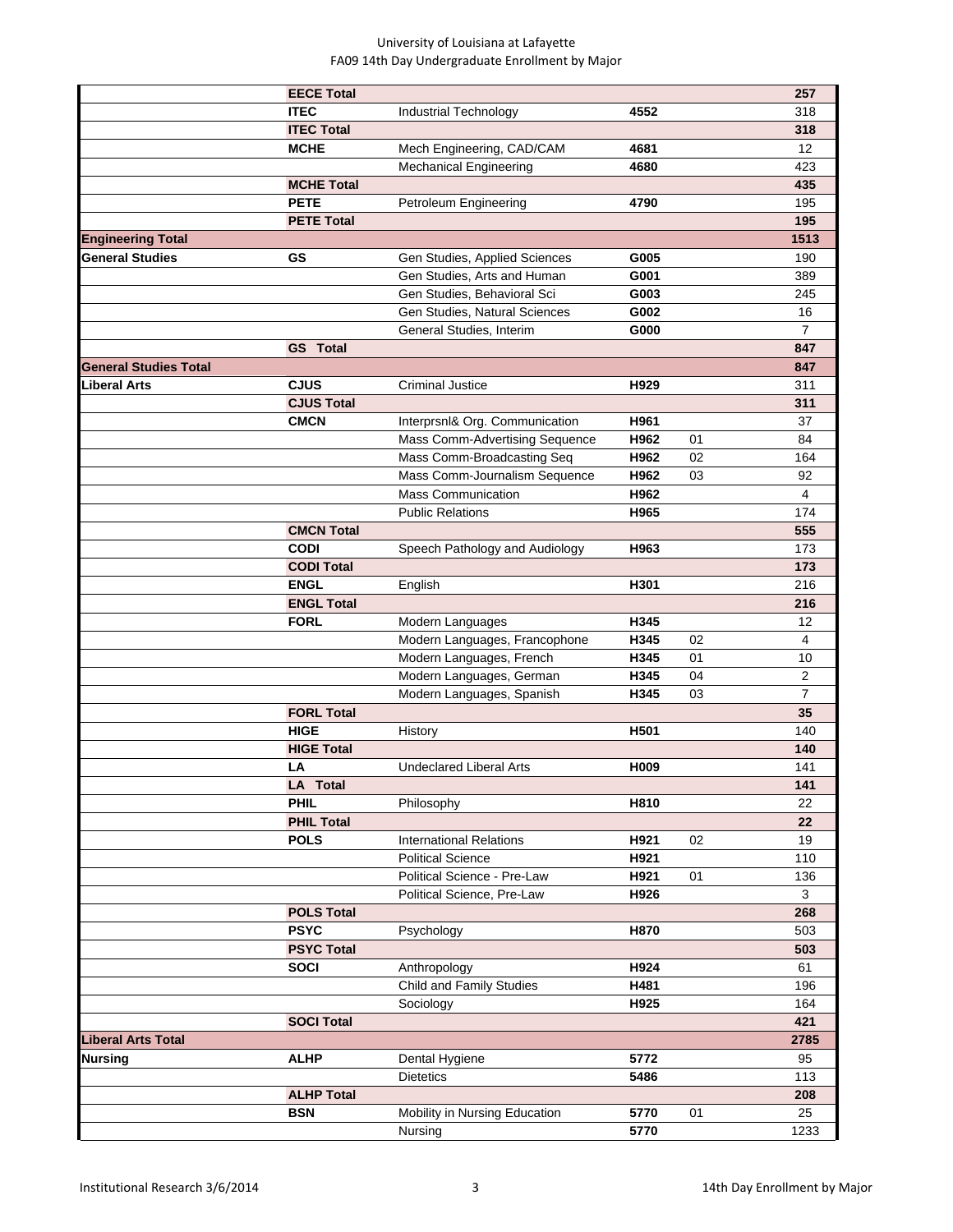|                                 |                   | Nursing, Accelerated Option    | 5770             | 02 | 20           |
|---------------------------------|-------------------|--------------------------------|------------------|----|--------------|
|                                 | <b>BSN Total</b>  |                                |                  |    | 1278         |
| <b>Nursing Total</b>            |                   |                                |                  |    | 1486         |
| Sciences                        | <b>BIOL</b>       | <b>Biology</b>                 | <b>S117</b>      |    | 582          |
|                                 |                   | Microbiology                   | S721             |    | 44           |
|                                 |                   | Pre-Med Tech, Transfer Program | <b>S727</b>      |    | 12           |
|                                 |                   | Resource Biology/Biodiversity  | S118             |    | 26           |
|                                 | <b>BIOL Total</b> |                                |                  |    | 664          |
|                                 | <b>CHEM</b>       | Chemistry                      | S161             |    | 61           |
|                                 |                   | Pre-Pharmacy Two Year Transfer | S162             |    | 84           |
|                                 | <b>CHEM Total</b> |                                |                  |    | 145          |
|                                 | <b>CMPS</b>       | <b>Computer Science</b>        | S191             |    | 308          |
|                                 | <b>CMPS Total</b> |                                |                  |    | 308          |
|                                 | <b>GEOL</b>       | Geology                        | <b>S410</b>      |    | 74           |
|                                 | <b>GEOL Total</b> |                                |                  |    | 74           |
|                                 | <b>HIM</b>        | Health Information Management  | S728             |    | 119          |
|                                 | <b>HIM Total</b>  |                                |                  |    | 119          |
|                                 | <b>MATH</b>       | Mathematics                    | S671             |    | 41           |
|                                 | <b>MATH Total</b> |                                |                  |    | 41           |
|                                 | <b>PHYS</b>       | Physics                        | <b>S830</b>      |    | 18           |
|                                 | <b>PHYS Total</b> |                                |                  |    | 18           |
|                                 | <b>RRES</b>       | Agribusiness, Concentration    | S <sub>128</sub> | 01 | 18           |
|                                 |                   | Animal Science, Concentration  | S128             | 02 | 38           |
|                                 |                   | Environmental & Sustainable Re | S034             |    | 31           |
|                                 |                   | Landscape& Horticulture Mgmt   | S128             | 04 | 9            |
|                                 |                   | Nat. Resources&Envir Quality   | S034             | 01 | 32           |
|                                 |                   | Plant Science, Concentration   | S128             | 03 | 4            |
|                                 |                   | Pre Vet Two Year Transfer      | S063             |    | 51           |
|                                 |                   | Res Conservation&Comm Sustain  | S034             | 02 | 6            |
|                                 |                   | Sustainable Agriculture        | S128             |    | 3            |
|                                 | <b>RRES Total</b> |                                |                  |    | 192          |
|                                 | SI                | <b>Undeclared Science</b>      | <b>S009</b>      |    | 60           |
|                                 | SI Total          |                                |                  |    | 60           |
| <b>Sciences Total</b>           |                   |                                |                  |    | 1621         |
| <b>University College</b>       | UC                | Doors Program                  | 7008             |    | 291          |
|                                 |                   | High School - Dual Enrollment  | 7012             |    | 61           |
|                                 |                   | Non-ULL Cross Enrollment       | 7100             |    | 12           |
|                                 |                   | Post Baccalaureate             | 7001             |    | 99           |
|                                 |                   | Special Non Degree Undergrad   | 7000             |    | 13           |
|                                 |                   | <b>Summer Visitor</b>          | 7003             |    | $\mathbf{1}$ |
|                                 |                   | <b>Visiting Student</b>        | 7004             |    | 6            |
|                                 | <b>UC</b> Total   |                                |                  |    | 483          |
| <b>University College Total</b> |                   |                                |                  |    | 483          |
| <b>Grand Total</b>              |                   |                                |                  |    | 14832        |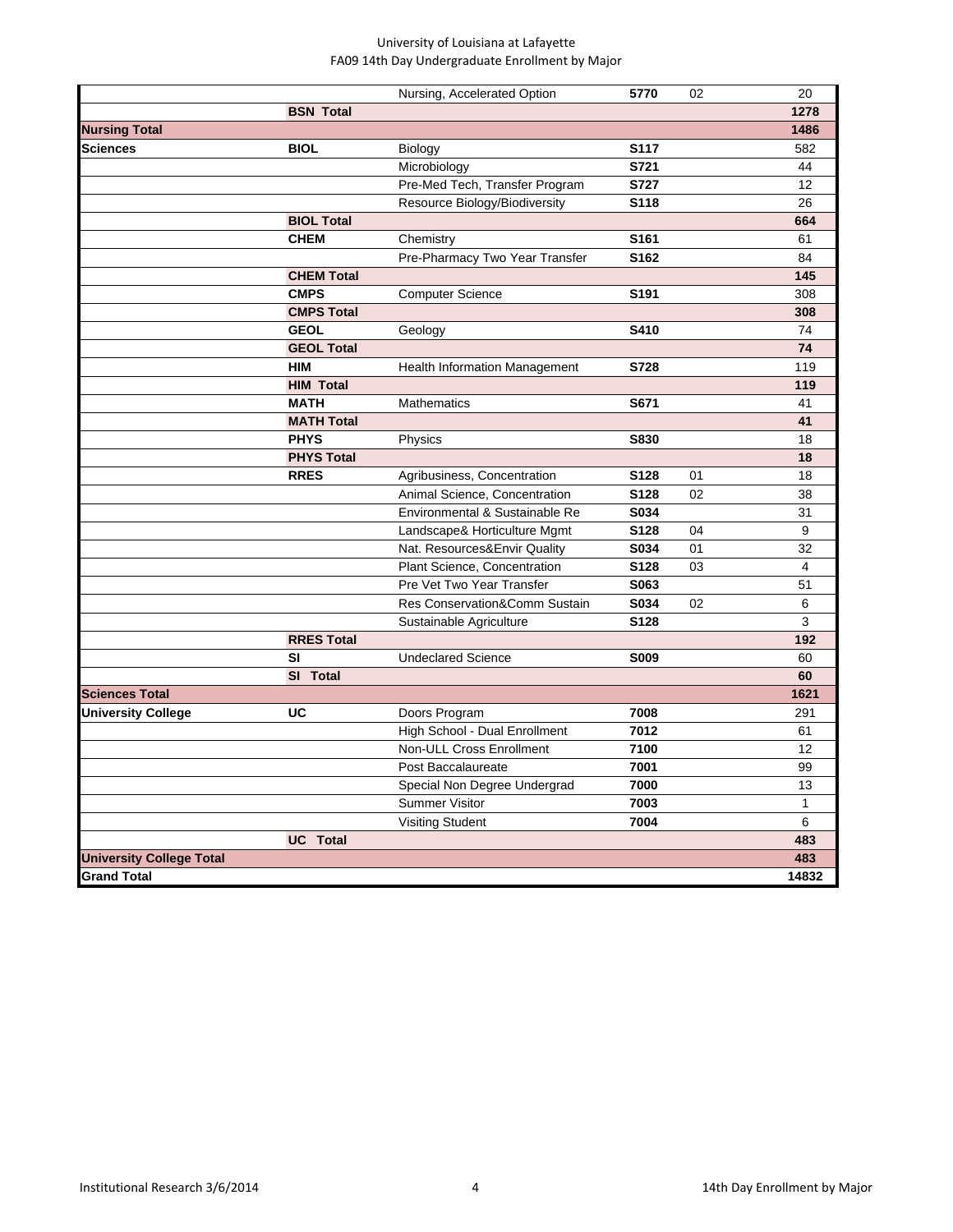| <b>College</b>                                     | <b>Department</b> | <b>Major Name</b>                 | <b>Major</b> | <b>Submajor</b> | <b>Total</b>   |
|----------------------------------------------------|-------------------|-----------------------------------|--------------|-----------------|----------------|
| Arts                                               | <b>ARCH</b>       | Architecture                      | 8085         |                 | 36             |
|                                                    | <b>ARCH Total</b> |                                   |              |                 | 36             |
|                                                    | <b>MUS</b>        | Music                             | 8746         |                 | 22             |
|                                                    | <b>MUS Total</b>  |                                   |              |                 | 22             |
| <b>Arts Total</b>                                  |                   |                                   |              |                 | 58             |
| Business                                           | <b>MBA</b>        | Health Care Admin - Certificate   | 8122         |                 | 3              |
|                                                    |                   | <b>Health Care Administration</b> | 8121         |                 | 28             |
|                                                    |                   | Masters of Business Admin         | 8120         |                 | 154            |
|                                                    | <b>MBA Total</b>  |                                   |              |                 | 185            |
| <b>Business Total</b>                              |                   |                                   |              |                 |                |
|                                                    |                   |                                   |              |                 | 185            |
| <b>Education</b>                                   | <b>EDCI</b>       | Curriculum and Instruction        | 8377         |                 | 28             |
|                                                    |                   | <b>Gifted Education</b>           | 8378         |                 | 30             |
|                                                    | <b>EDCI Total</b> |                                   |              |                 | 58             |
|                                                    | <b>EDFL</b>       | <b>Educational Leadership</b>     | 8387         |                 | 40             |
|                                                    |                   | Educational Leadership Ed.D.      | 8389         |                 | 52             |
|                                                    | <b>EDFL Total</b> |                                   |              |                 | 92             |
| <b>Education Total</b>                             |                   |                                   |              |                 | 150            |
| Engineering                                        | <b>CHEE</b>       | Engineering, Chemical Option      | 8172         |                 | 25             |
|                                                    | <b>CHEE Total</b> |                                   |              |                 | 25             |
|                                                    | <b>CIVE</b>       | Engineering, Civil Option         | 8182         |                 | 21             |
|                                                    | <b>CIVE Total</b> |                                   |              |                 | 21             |
|                                                    | <b>EECE</b>       | <b>Computer Engineering</b>       | 8283         |                 | 18             |
|                                                    |                   |                                   | 8289         |                 | 35             |
|                                                    |                   | Telecommunications                | 8284         |                 | 45             |
|                                                    | <b>EECE Total</b> |                                   |              |                 | 98             |
|                                                    | <b>MCHE</b>       | Engineering, Mechanical Opt       | 8682         |                 | 15             |
|                                                    | <b>MCHE Total</b> |                                   |              |                 | 15             |
|                                                    | <b>PETE</b>       | Engineering, Petroleum Opt        | 8792         |                 | 60             |
|                                                    | <b>PETE Total</b> |                                   |              |                 | 60             |
|                                                    |                   |                                   |              |                 | 219            |
| <b>Engineering Total</b><br><b>Graduate School</b> |                   |                                   |              |                 |                |
|                                                    | <b>COUE</b>       | <b>Counselor Education</b>        | 8010         |                 | 61             |
|                                                    | <b>COUE Total</b> |                                   |              |                 | 61             |
|                                                    | <b>GR</b>         | Entree Program                    | 8001         |                 | 98             |
|                                                    |                   | Masters Plus 30                   | 8008         |                 | 23             |
|                                                    |                   | Special Non Degree Graduate       | 8000         |                 | 4              |
|                                                    | <b>GR</b> Total   |                                   |              |                 | 125            |
| <b>Graduate School Total</b>                       |                   |                                   |              |                 | 186            |
| Liberal Arts                                       | <b>CMCN</b>       | Communication                     | 8961         |                 | 43             |
|                                                    | <b>CMCN Total</b> |                                   |              |                 | 43             |
|                                                    | <b>CODI</b>       | Appl Language & Speech Science    | 8969         |                 | 23             |
|                                                    |                   | Speech Pathology/Audiology        | 8963         |                 | 47             |
|                                                    | <b>CODI Total</b> |                                   |              |                 | 70             |
|                                                    | <b>ENGL</b>       | English                           | 8301         |                 | 24             |
|                                                    |                   |                                   | 8306         |                 | 74             |
|                                                    | <b>ENGL Total</b> |                                   |              |                 | 98             |
|                                                    | <b>FORL</b>       | Francophone Studies               | 8349         |                 | 21             |
|                                                    |                   | French                            | 8341         |                 | 19             |
|                                                    | <b>FORL Total</b> |                                   |              |                 | 40             |
|                                                    | <b>HIGE</b>       | History                           | 8501         |                 | 17             |
|                                                    | <b>HIGE Total</b> |                                   |              |                 | 17             |
|                                                    | <b>PSYC</b>       |                                   |              |                 | 42             |
|                                                    |                   | Psychology                        | 8872         |                 |                |
|                                                    | <b>PSYC Total</b> |                                   |              |                 | 42             |
| <b>Liberal Arts Total</b>                          |                   |                                   |              |                 | 310            |
| Nursing                                            | <b>MSN</b>        | <b>MSN Adult Health</b>           | 8772         |                 | 33             |
|                                                    |                   | MSN Adult Psych & Mental Hith     | 8774         |                 | $\overline{2}$ |
|                                                    |                   | <b>MSN Nurse Administrator</b>    | 8776         |                 | 1              |